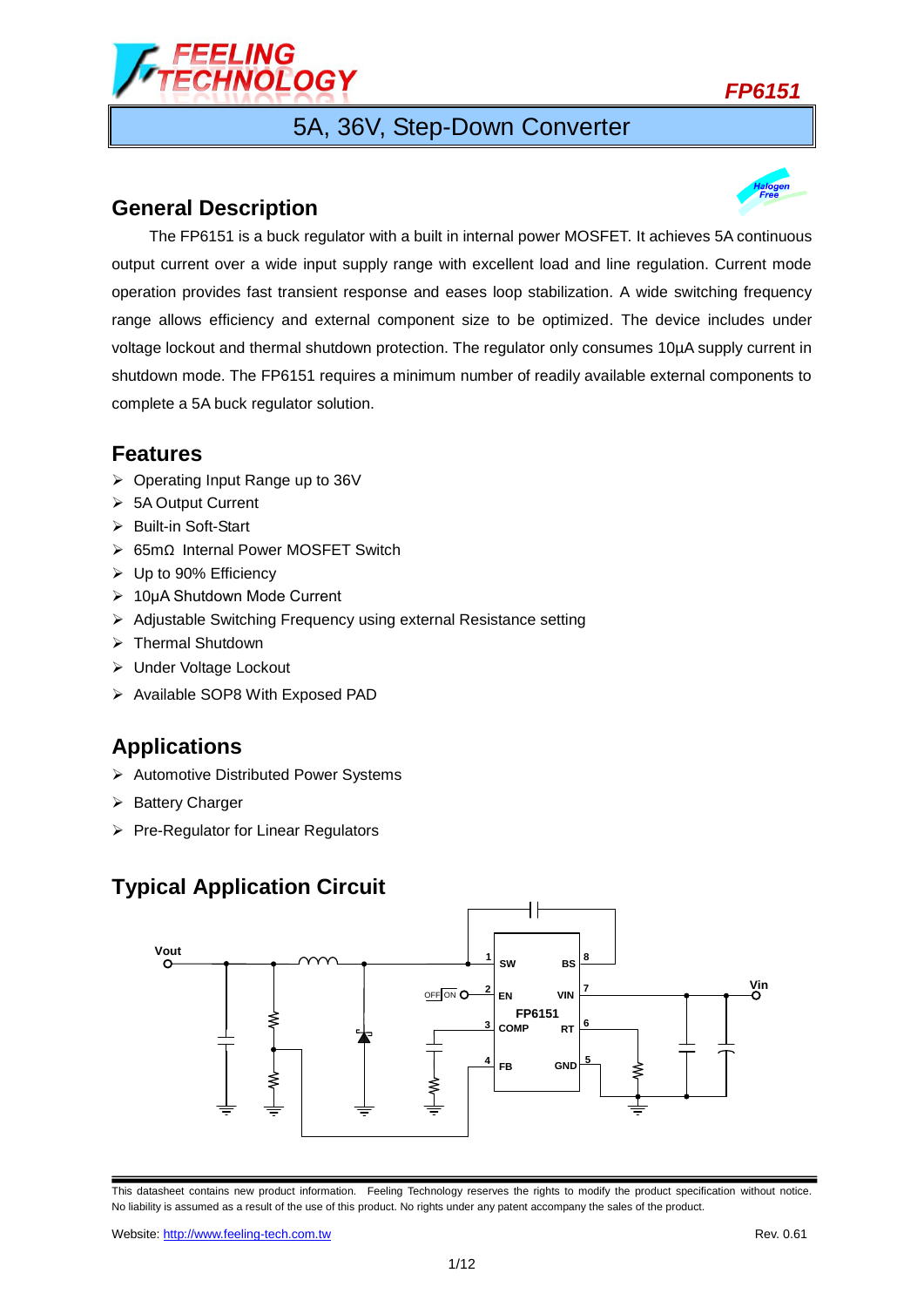

# **Function Block Diagram**



# **Pin Descriptions**





| $SW\Box$<br>BS<br> 8                                        | <b>Name</b> | No. | I/O | <b>Description</b>                   |
|-------------------------------------------------------------|-------------|-----|-----|--------------------------------------|
| $EN$ $2$<br><b>VIN</b><br>$\overline{7}$                    | <b>SW</b>   |     | O   | Switch                               |
|                                                             | EN          | 2   |     | lEnable/UVLO                         |
| <u>ര്</u><br>COMP <b>[</b><br><b>RT</b><br>$\sqrt{3}$<br> 6 | COMP        | 3   | O   | Compensation                         |
| S<br>FB I<br>$\vert 5 \vert$<br><b>GND</b><br> 4            | FB          | 4   |     | Feedback                             |
|                                                             | <b>GND</b>  | 5   | P   | Ground                               |
|                                                             | <b>RT</b>   | 6   |     | <b>Resistance for OSC Frequency</b>  |
| <b>Bottom View</b>                                          | <b>VIN</b>  | 7   | P   | Supply Voltage                       |
|                                                             | <b>BS</b>   | 8   | O   | Bootstrap                            |
|                                                             | EP          | 9   | P   | Exposed PAD - Must connect to Ground |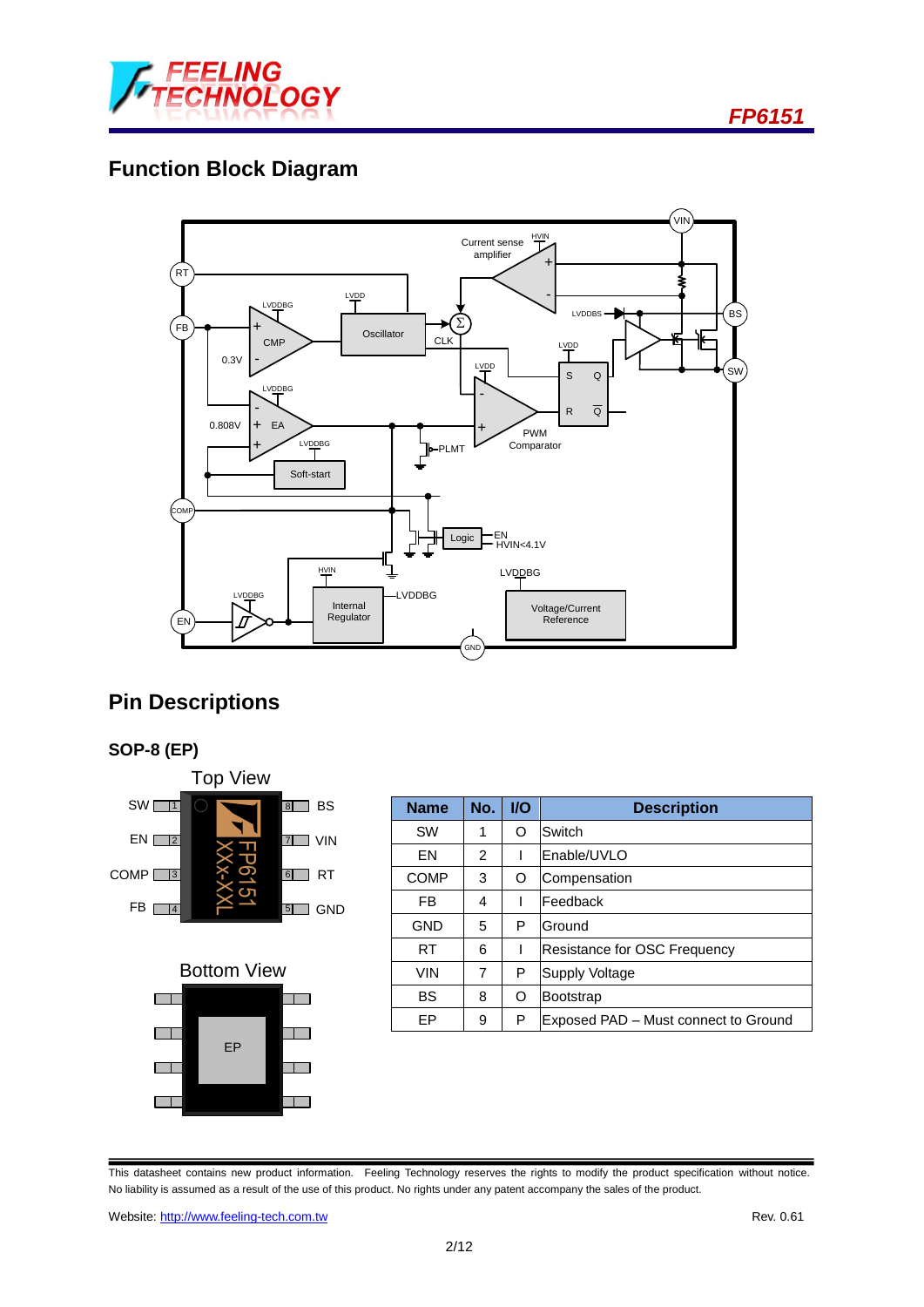

# **Marking Information**

**SOP-8L (EP)**



**Halogen Free**: Halogen free product indicator

**Internal ID**: Tracking Code

**Per-Half Month**: Production period indicator in half month time unit

- For Example :  $A \rightarrow$  First Half Month of January
	- $B \rightarrow$  Second Half Month of January
	- $C \rightarrow$  First Half Month of February
	- $D \rightarrow$  Second Half Month of February

Year: Production year's last digit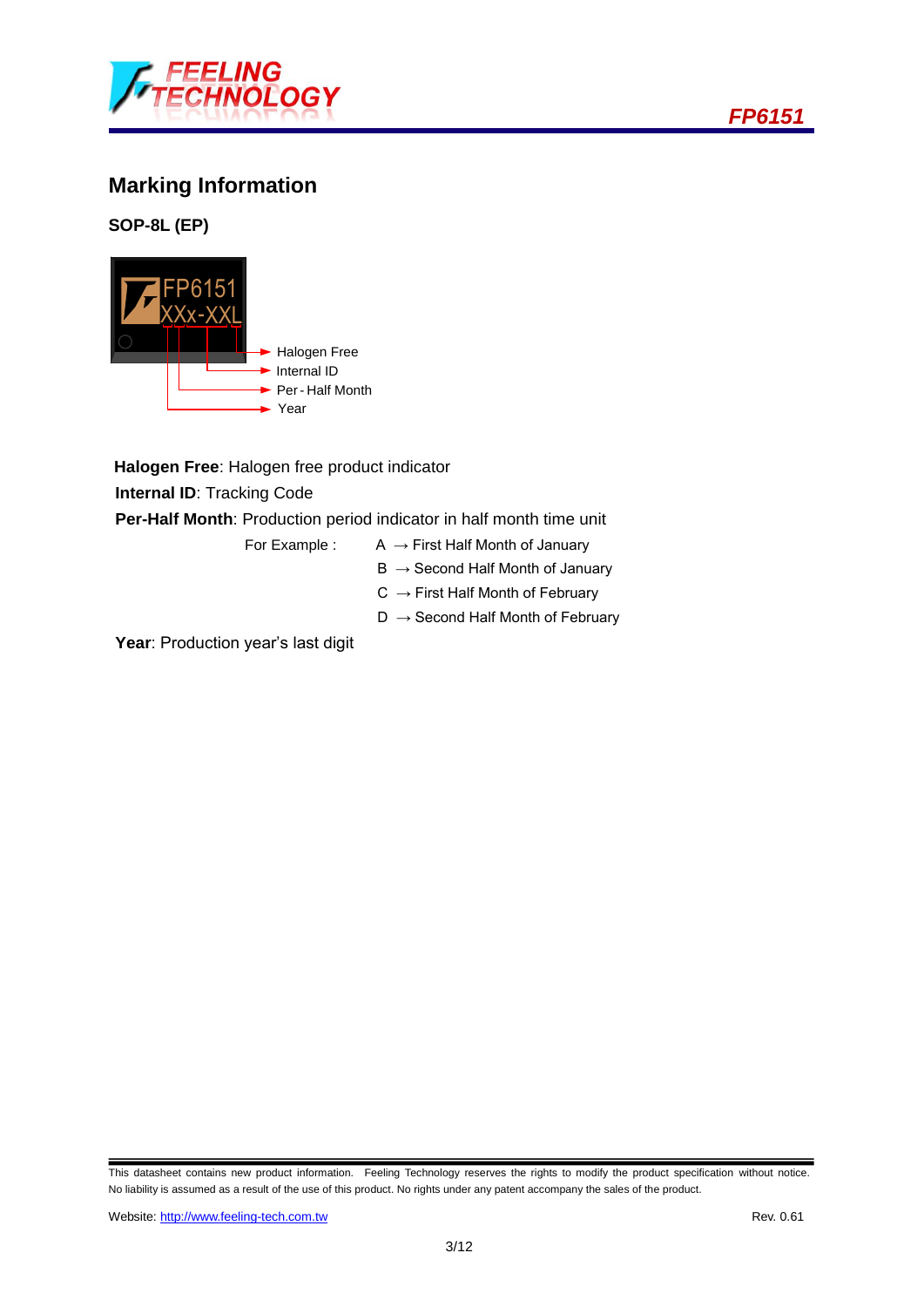

## **Ordering Information**

| <b>Part Number</b> | <b>Operating Temperature</b>      | <b>Package</b> | <b>MOQ</b> | <b>Description</b> |
|--------------------|-----------------------------------|----------------|------------|--------------------|
| IFP6151XR-G1       | $-40^{\circ}$ C ~ $+85^{\circ}$ C | SOP-8L(EP)     | 3000EA     | Tape & Reel        |

### **Absolute Maximum Ratings**

| <b>Parameter</b>                        | <b>Symbol</b>              | <b>Conditions</b> | Min.          | Typ. | Max.          | <b>Unit</b>  |
|-----------------------------------------|----------------------------|-------------------|---------------|------|---------------|--------------|
| Supply Voltage                          | V <sub>IN</sub>            |                   | $-0.3$        |      | 42            | V            |
| Supply Voltage                          | $\mathsf{V}_{\mathsf{sw}}$ |                   | $-0.3$        |      | $V_{IN} +0.3$ | V            |
| Bootstrap Voltage                       | $V_{BS}$                   |                   | $V_{sw}$ -0.3 |      | $V_{sw} + 6$  | V            |
| <b>All Other Pins</b>                   |                            |                   | $-0.3$        |      | 6             | V            |
| Junction Temperature                    | Tյ                         |                   |               |      | $+150$        | $^{\circ}$ C |
| Storage Temperature                     | $T_{\tt S}$                |                   | -65           |      | $+150$        | °C           |
| <b>Thermal Resistance</b>               | $\theta_{JA}$              | SOP-8L(EP)        |               |      | 60            | °C/W         |
|                                         | $\theta_{\rm JC}$          | SOP-8L(EP)        |               |      | 10            | °C/W         |
| <b>Operating Temperature</b>            |                            |                   | $-40$         |      | +85           | °C           |
| Lead Temperature (soldering, 10<br>sec) |                            |                   |               |      | $+260$        | °C           |

# **Suggested IR Re-flow Soldering Curve**



This datasheet contains new product information. Feeling Technology reserves the rights to modify the product specification without notice. No liability is assumed as a result of the use of this product. No rights under any patent accompany the sales of the product.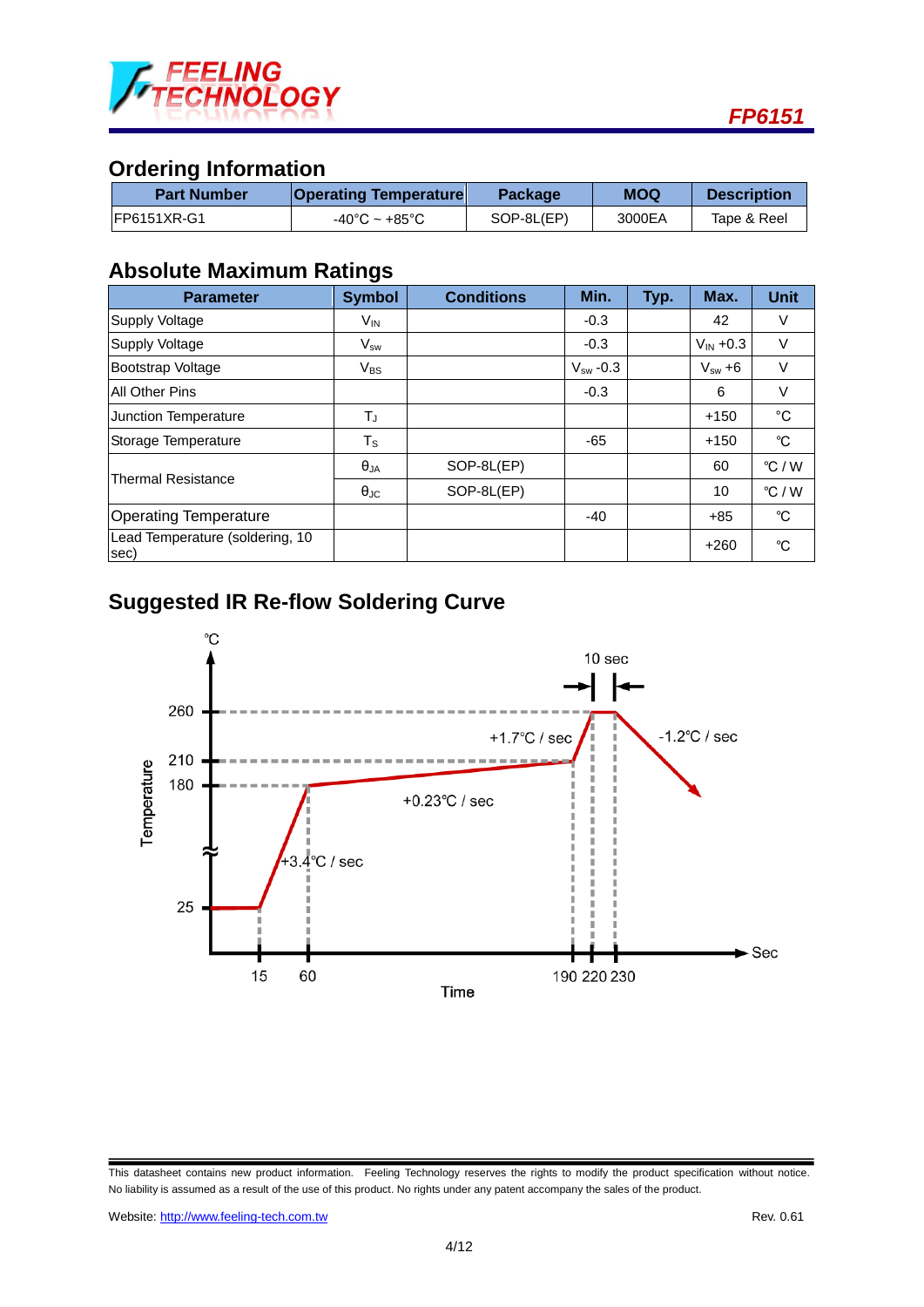

# **Recommended Operating Conditions**

| <b>Parameter</b>             | <b>Symbol</b>   | <b>Conditions</b>           | Min. | Typ. | Max. | Unit   |
|------------------------------|-----------------|-----------------------------|------|------|------|--------|
| Supply Voltage               | V <sub>IN</sub> |                             | 4.5  |      | 36   |        |
| <b>Operating Temperature</b> |                 | <b>IAmbient Temperature</b> | -40  |      | 85   | $\sim$ |

## **DC** Electrical Characteristics (V<sub>IN</sub>=12V, T<sub>A</sub>= 25°C, unless otherwise noted)

| <b>Parameter</b>                                     | <b>Symbol</b>          | <b>Test Conditions</b>                                                                             | Min.  | Typ.     | Max.  | <b>Unit</b> |
|------------------------------------------------------|------------------------|----------------------------------------------------------------------------------------------------|-------|----------|-------|-------------|
| <b>Standby Current</b>                               | <sub>ISB</sub>         | $V_{EN}$ =2V, $V_{FB}$ =1.0V                                                                       |       | 0.6      | 1.0   | mA          |
| Shutdown Supply Current                              | Isт                    | $V_{FN}=0$                                                                                         |       | 10       | 20    | μA          |
| Feedback Voltage                                     | $V_{FB}$               | 9V <vin<40v< td=""><td>0.788</td><td>0.808</td><td>0.828</td><td><math>\vee</math></td></vin<40v<> | 0.788 | 0.808    | 0.828 | $\vee$      |
| <b>Feedback Current</b>                              | <b>IFB</b>             | $V_{FB}=0.8V$                                                                                      |       | 1        |       | nA          |
| Switch ON Resistance                                 | $R_{ON}$               |                                                                                                    |       | 65       | 130   | $m\Omega$   |
| Switch Leakage Current                               | Ιıμ.                   | $V_{FN}=0$ , $V_{SW}=0V$                                                                           |       | $\Omega$ | 10    | μA          |
| Error Amplifier Transconductance                     | <b>GEA</b>             | $I_{\text{comp}} = \pm 3uA$                                                                        |       | 68       |       | $\mu A / V$ |
| <b>Current Sensing Transconductance</b>              | $G_{\text{cs}}$        |                                                                                                    |       | 9        |       | A/V         |
| <b>Current Limit</b>                                 | $I_{CL}$               | Duty=50%                                                                                           |       | 7.5      | 9     | A           |
| Switching Frequency                                  | fosc                   | VFB=0.6V; RT=200k                                                                                  | 400   | 500      | 600   | <b>KHz</b>  |
| <b>Foldback Switching Frequency</b>                  | $f_{SC}$               | $V_{FB} = 0V$                                                                                      | 50    | 125      | 175   | <b>KHz</b>  |
| Minimum On Time                                      | $T_{ON}$               |                                                                                                    |       | 100      |       | ns          |
| Minimum Off Time                                     | $T_{\text{OFF}}$       |                                                                                                    |       | 200      |       | ns          |
| Under Voltage Lockout Threshold                      | VUVLO                  | V <sub>EN</sub> Rising                                                                             | 3.9   | 4.2      | 4.5   | V           |
| Under Voltage Lockout Threshold<br><b>Hysteresis</b> | <b>V<sub>HYS</sub></b> |                                                                                                    |       | 800      |       | mV          |
| <b>EN Input Low Voltage</b>                          |                        |                                                                                                    |       |          | 0.4   | V           |
| <b>EN Input High Voltage</b>                         |                        |                                                                                                    | 1.5   |          |       | V           |
| <b>EN Internal Pull Up Current</b>                   | $I_{EN}$               | $V_{EN} = 2V$                                                                                      |       | $-5$     |       | μA          |
| <b>Thermal Shutdown</b>                              | $T_{TS}$               |                                                                                                    |       | 150      |       | $^{\circ}C$ |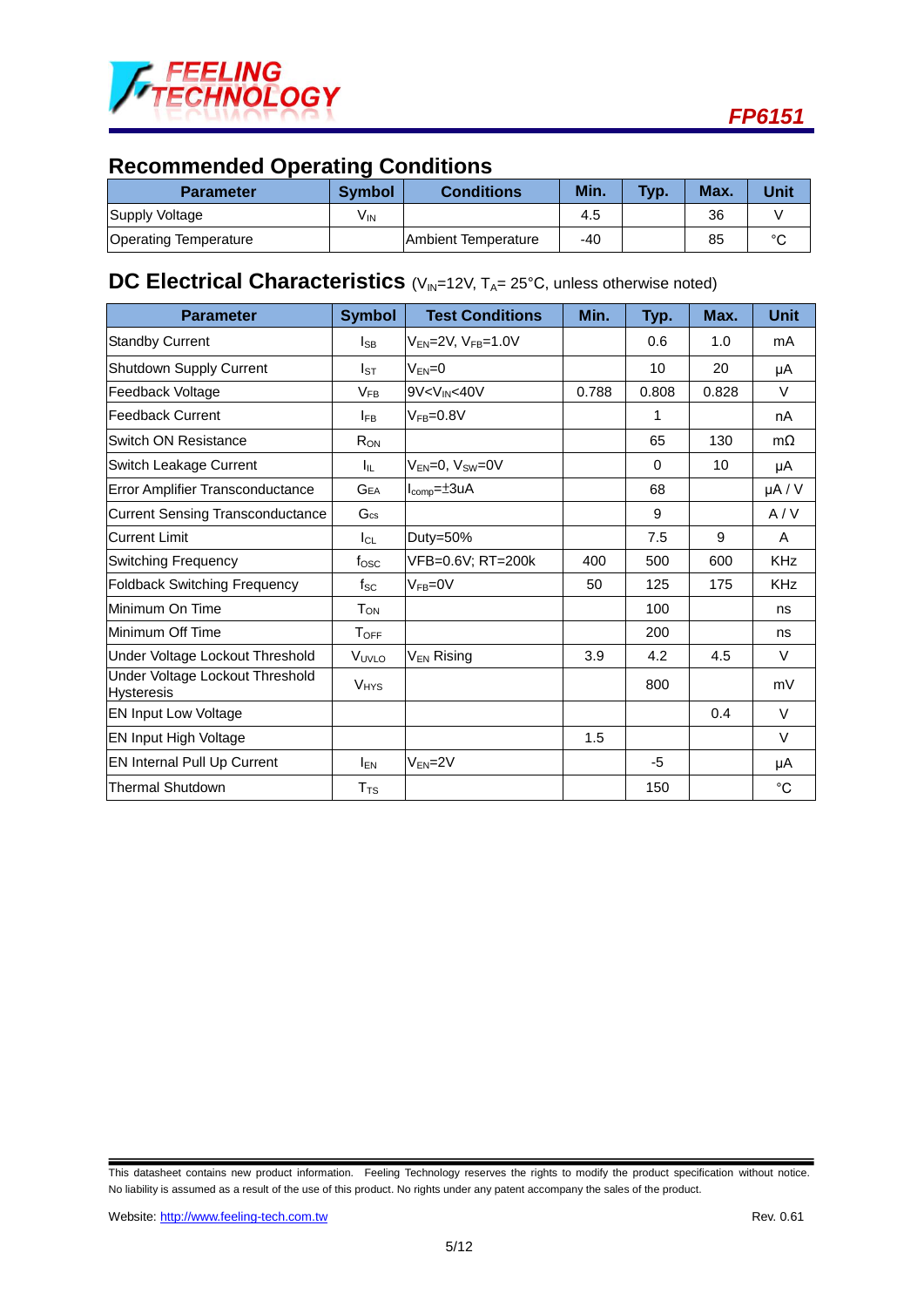

### **Function Description**

The FP6151 is a current-mode step-down DC / DC converter that provides excellent transient response with external compensation components. It regulates input voltages from 4.5V to 36V down to an output voltage as low as 0.808V with maximum 5A load current. And a high-efficiency design with excellent AC and DC performance. The output voltage is measured at FB through a resistive voltage divider and amplified by the internal error amplifier. The output current of the transconductance error amplifier is presented at COMP where a network compensates the regulation control system. The voltage at COMP is compared to the switch current measured internally to control the output voltage. The converter uses internal n-channel MOSFET switches to step-down the input voltage to the regulated output voltage. Since the MOSFET requires a gate voltage greater than the input voltage, a boost capacitor connected between SW and BS drives the gate. The capacitor is charged from the internal regulator when the SW pin is low.

#### **Output Voltage (V<sub>OUT</sub>)**

The output voltage is set using a resistive voltage divider from the output voltage to FB. The voltage divider divides the output voltage down by the ratio:

$$
V_{FB}=V_{OUT}\times\frac{R_4}{R_2+R_4}
$$

Thus the output voltage is:

$$
V_{OUT}=V_{FB}\times\frac{R_2+R_4}{R_4}
$$

#### **Oscillator**

The oscillator frequency ( $F_{\text{OSC}}$ ) can be set by an external resistor. The value of RT can be calculated from:

$$
Frequency(kHz) = \frac{10^5}{R_T(k\Omega)}
$$

#### **Enable Mode / Shutdown Mode**

Drive EN Pin to ground to shut down the FP6151. Shutdown mode forces the internal power MOSFET off, turns off most of internal circuitry, and reduces the V<sub>IN</sub> supply current to at most 10µA (typ.).

This datasheet contains new product information. Feeling Technology reserves the rights to modify the product specification without notice. No liability is assumed as a result of the use of this product. No rights under any patent accompany the sales of the product.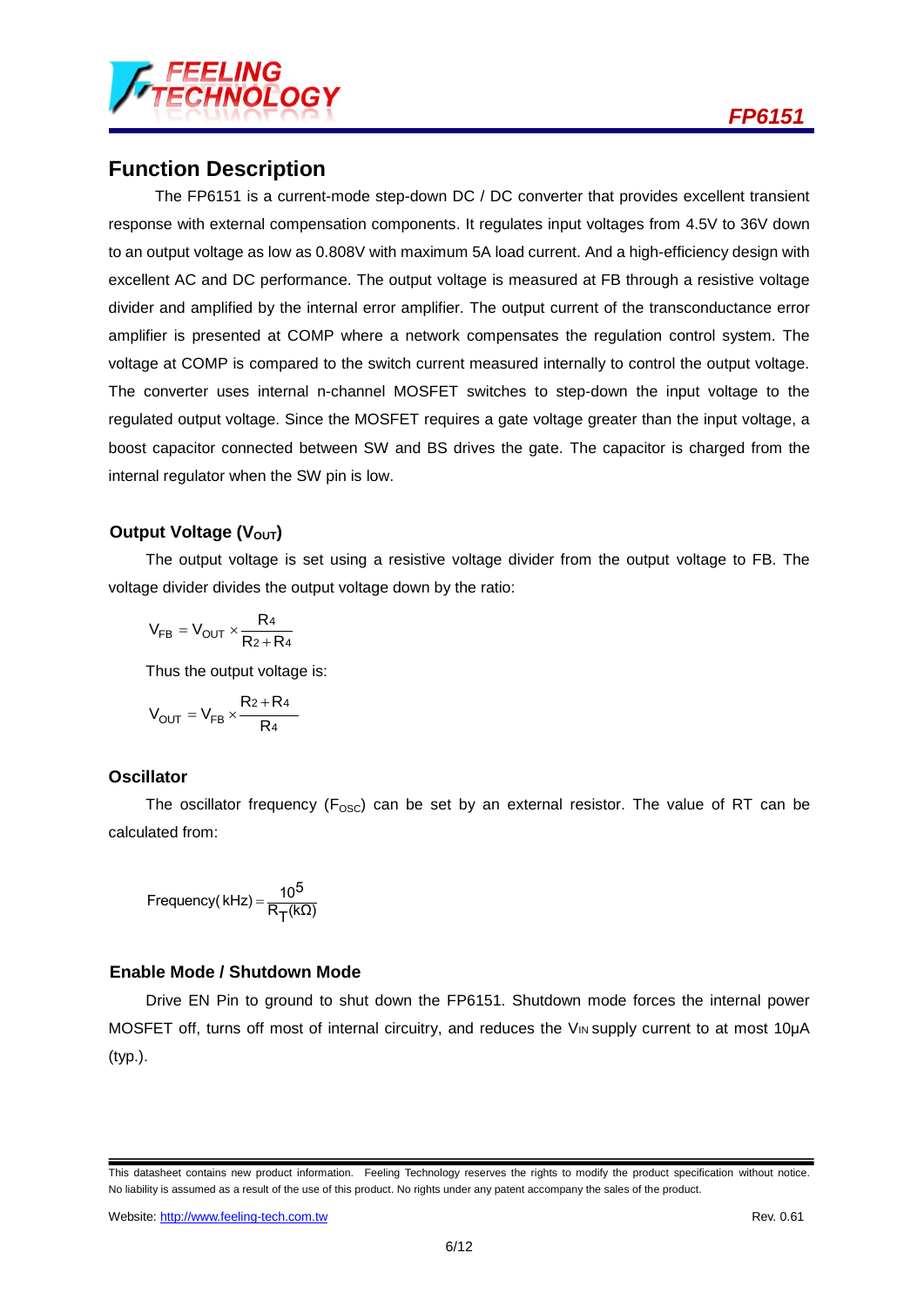

#### **Boost High-Side Gate Drive (BST)**

Since the MOSFET requires a gate voltage greater than the input voltage, user should connect a flying bootstrap capacitor between SW and BS pin to provide the gate-drive voltage to the high-side n-channel MOSFET switch. The capacitor is charged by the internally regulator periodically when SW pin is pulled to ground. During startup, an internal low-side switch pulls SW to ground and charges the BST capacitor to internally regulator output voltage. Once the BST capacitor is charged, the internal low-side switch is turned off and the BST capacitor provides the necessary enhancement voltage to turn on the high-side switch.

#### **Thermal Shutdown Protection**

The FP6151 features integrated thermal shutdown protection. When the IC junction temperature exceeds +150°C, thermal shutdown protection will be triggered. The internal power MOSFET is then turned off to limit the device power dissipation  $(P_D)$ . Once thermal shutdown occurs, this device can go back to normal operation until the junction temperature drops below +140°C approximately.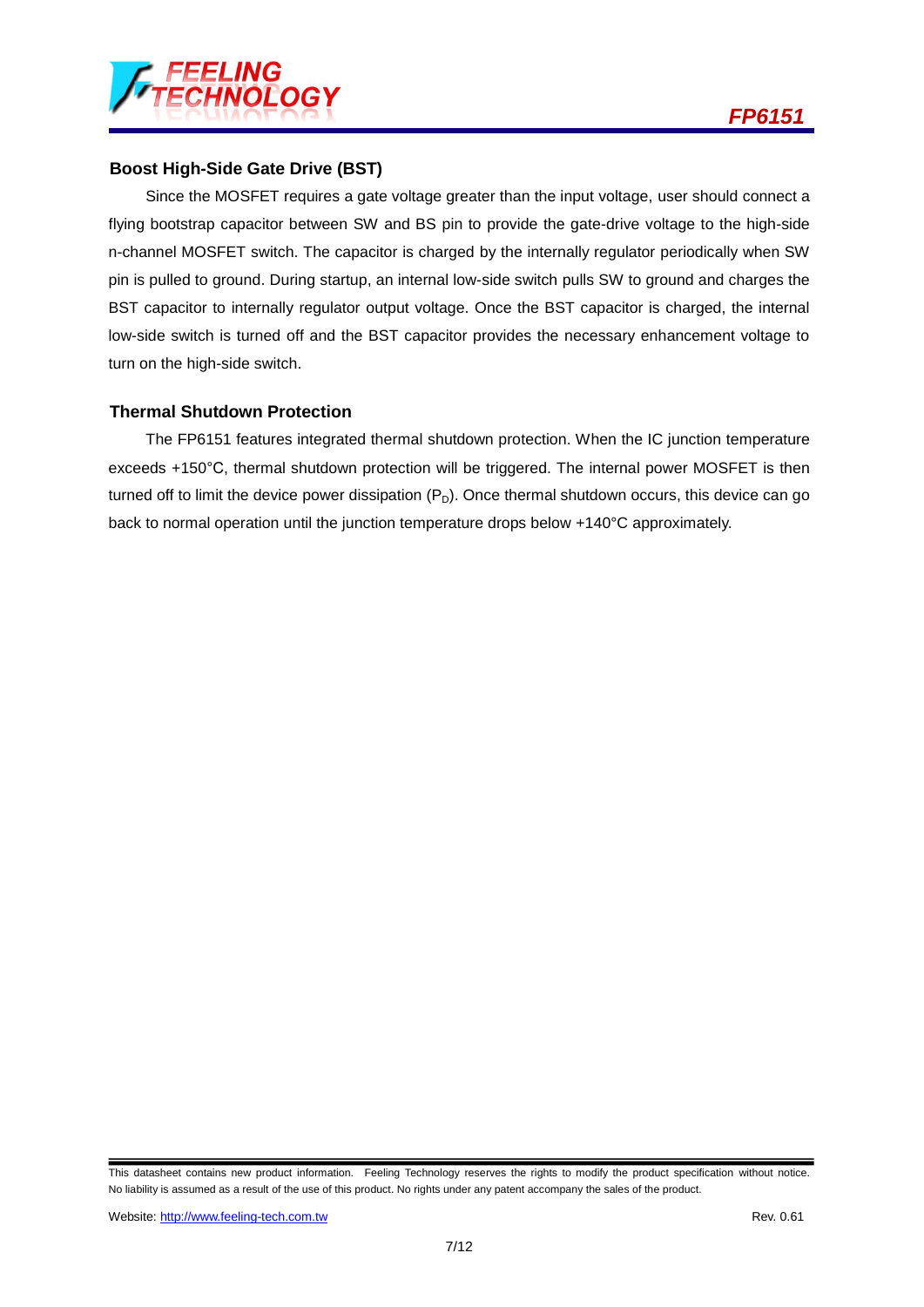

### **Application Information**

#### **Input Capacitor Selection**

The input current to the step-down converter is discontinuous, therefore a capacitor is required to supply the AC current to the step-down converter while maintaining the DC input voltage. Use low ESR capacitors for the best performance. Ceramic capacitors are preferred, but tantalum or low-ESR electrolytic capacitors may also suffice.

The input capacitor can be electrolytic, tantalum or ceramic. When electrolytic or tantalum capacitors are used, a small, high quality 0.1μF ceramic capacitor should be placed beside the IC as possible.

When using ceramic capacitors, make sure that they have enough capacitance to provide sufficient charge to prevent excessive voltage ripple at converter input. The input voltage ripple can be estimated by

$$
C_{IN} = \frac{I_O}{f \times \Delta V_{IN}} \times D(1-D)
$$

#### **Inductor Selection**

The inductor is required to supply constant current to the output load while being driven by the switched input voltage. A larger value inductor will result in less ripple current that will result in lower output ripple voltage. However, the larger value inductor will have a larger physical size, higher series resistance, and/or lower saturation current. A good rule for determining the inductance to use is to allow the peak-to-peak ripple current in the inductor to be approximately 30% of the maximum switch current. Also, make sure that the peak inductor current is below the maximum switch current limit. The inductance value can be calculated by

$$
L = \frac{V_O + V_D}{I_O \gamma f} \times (1 - D)
$$

Where *r* is the ripple current ratio

RMS current in inductor 
$$
I_{Lms} = I_0 \sqrt{1 + \frac{\gamma^2}{12}}
$$

#### **Output Capacitor Selection**

The output capacitor is required to maintain the DC output voltage. Ceramic, tantalum, or low ESR electrolytic capacitors are recommended. Low ESR capacitors are preferred to keep the output voltage ripple low. The output voltage ripple can be estimated by:

$$
\Delta V_{OUT} = \frac{V_{OUT} \times (V_{IN} - V_{OUT})}{f \times L \times V_{IN}} \times \left(ESR + \frac{1}{8 \times f \times C_{OUT}}\right)
$$

This datasheet contains new product information. Feeling Technology reserves the rights to modify the product specification without notice. No liability is assumed as a result of the use of this product. No rights under any patent accompany the sales of the product.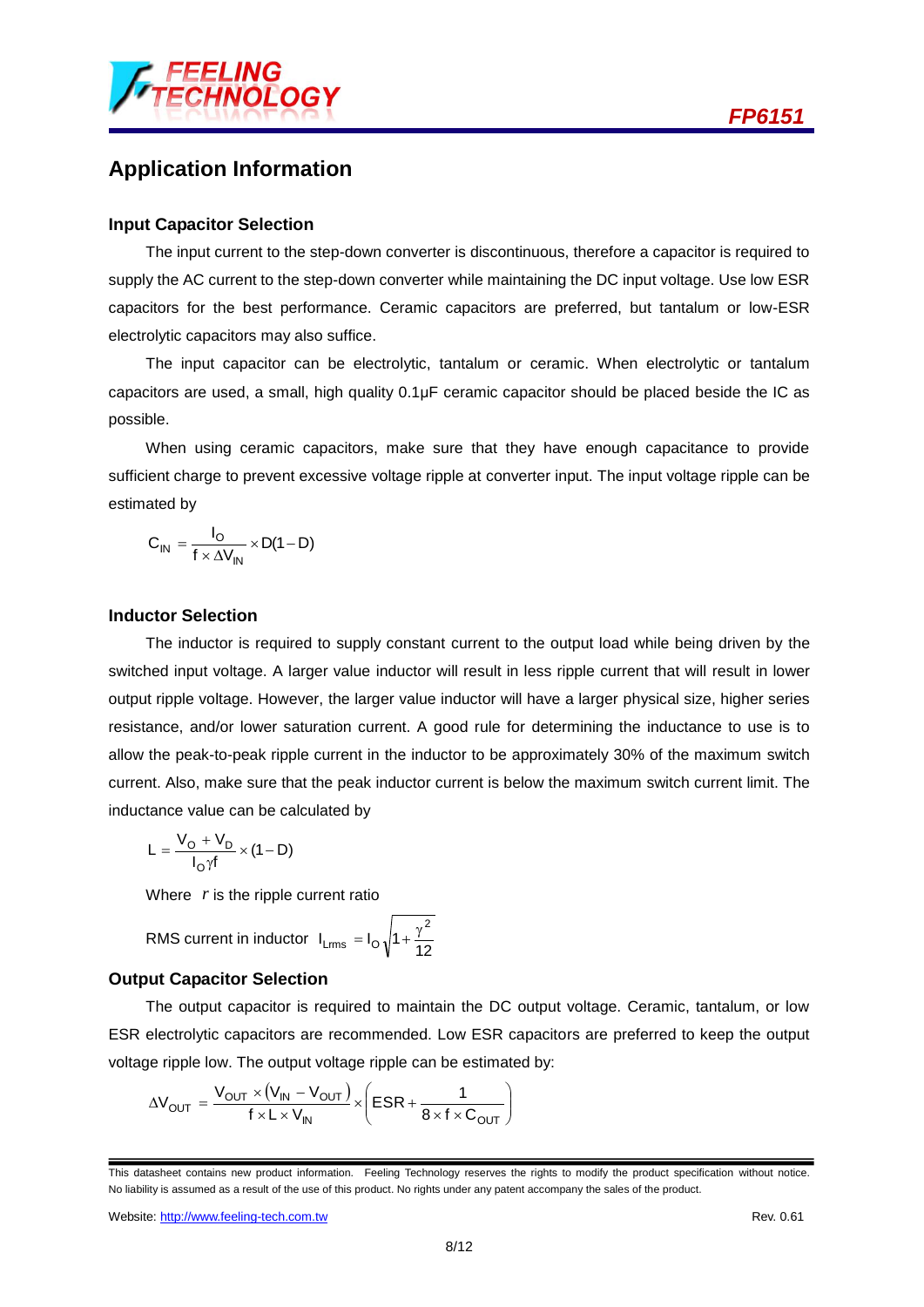

In the case of ceramic capacitors, the output ripple is dominated by the capacitance value because of its low ESR. In the case of tantalum or electrolytic capacitors, the capacitor high ESR dominates the output ripple. Followings are equations for determining appropriate capacitor parameters.

Ⅰ. Ceramic capacitors: choose capacitance value

$$
C_{OUT} = \frac{V_{OUT}}{8 \times f^2 \times L \times \Delta V_{OUT}} \times \left(1 - \frac{V_{OUT}}{V_{IN}}\right)
$$

Ⅱ. Tantalum or electrolytic capacitors: choose capacitor with ESR value

$$
ESR = \frac{\Delta V_{OUT} \times f \times L \times V_{IN}}{V_{OUT} \times (V_{IN} - V_{OUT})}
$$

#### **PC Board Layout Checklist**

- 1. The power traces, consisting of the GND, SW and V<sub>IN</sub> traces, should be kept short, direct and wide.
- 2. Place  $C_{\text{IN}}$  near IN pin as closely as possible to maintain input voltage steady and filter out the pulsing input current.
- 3. The resistive divider  $R_2$  and  $R_4$  must be connected directly to FB pin as closely as possible.
- 4. FB is a sensitive node. Please keep it away from switching node SW. A good approach is to route the feedback trace on another layer and have a ground plane between the top and feedback trace routing layer. This reduces EMI radiation on to the DC-DC converter's own voltage feedback trace.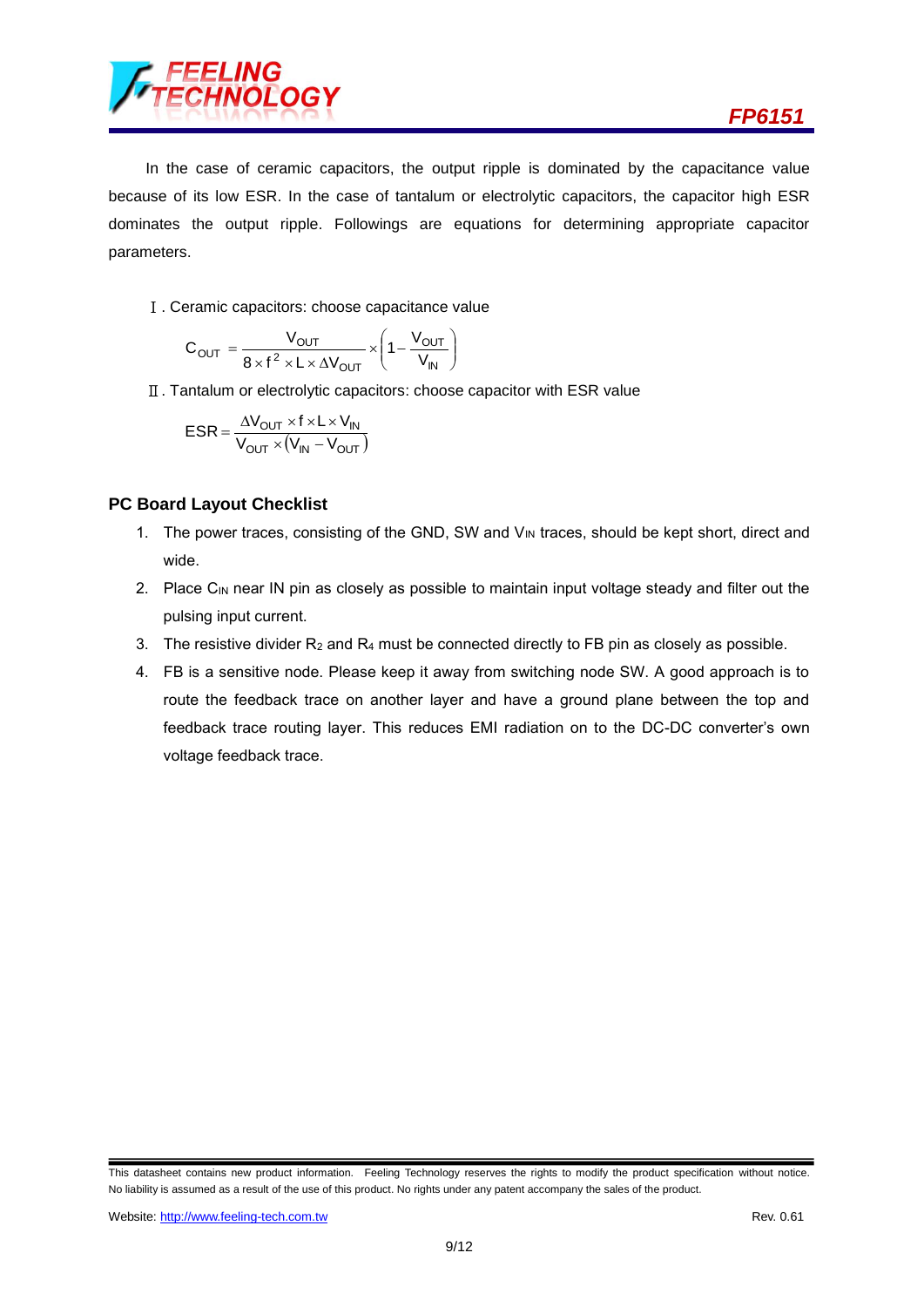



Suggested Layout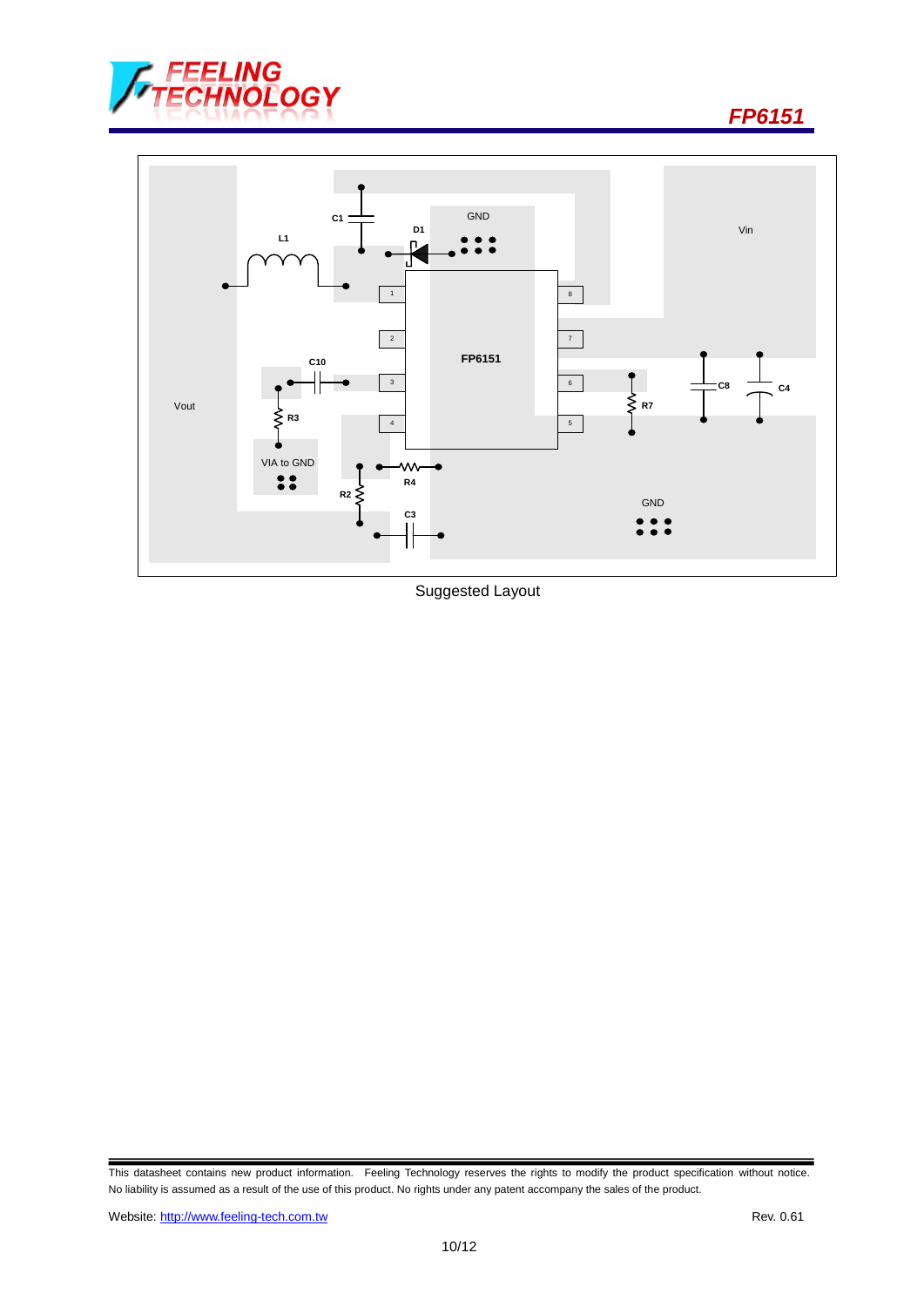

# **Typical Application**



#### **Note:**

Output voltage must be lower than input voltage 2.2V.